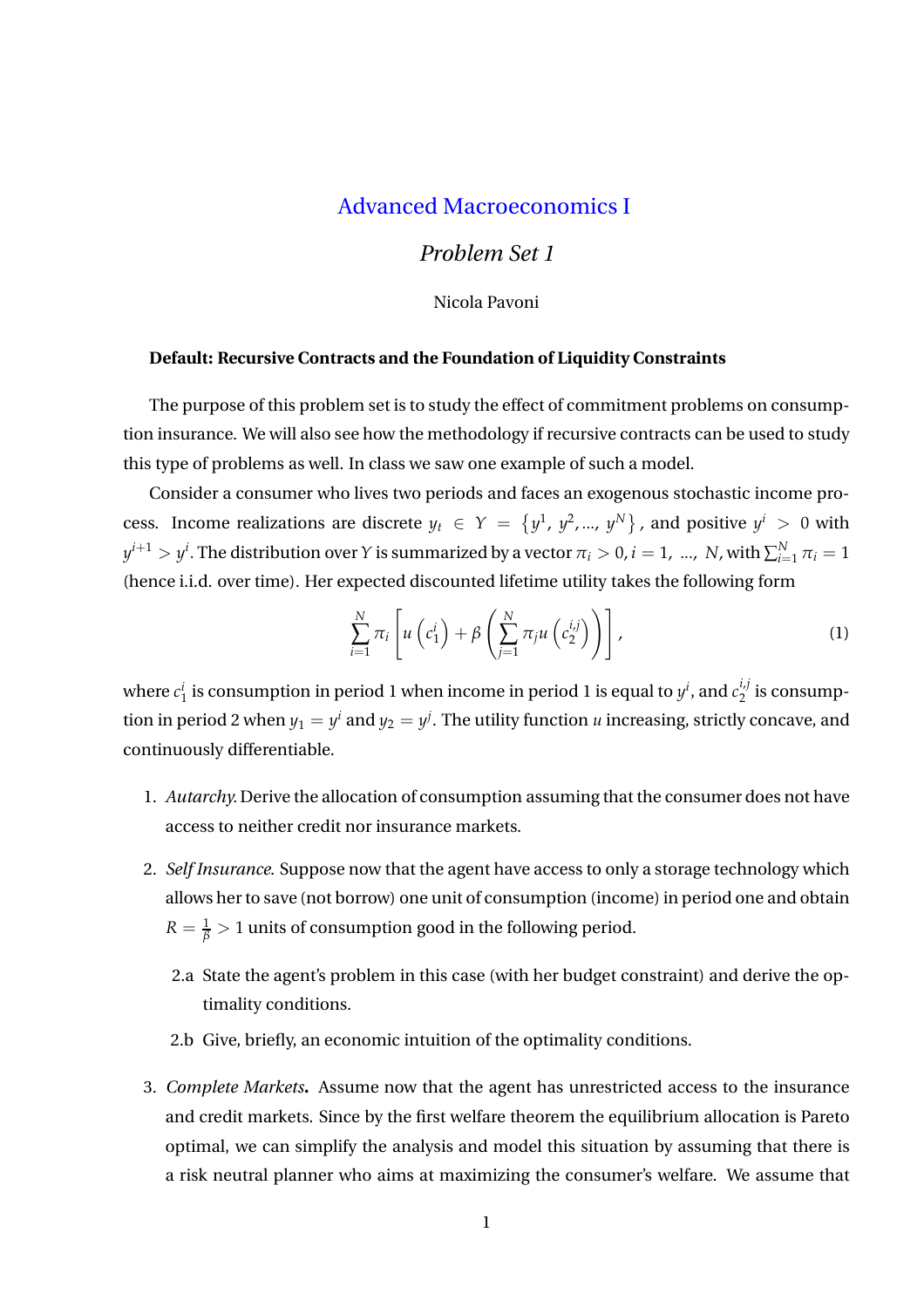the planner discounts at the factor *β*. One can solve these class of problems by solving the cost minimization (profit maximization) problem of a principal-planner subject to the agent's participation constraint. An insurance insurance contract in this environment is a collection of functions  $W_0 := \left\{c_t(h^t)\right\}_{t=1}^2$  that map each history of income shocks  $h^1 = y_1$ , and  $h^2 = (y_1, y_2)$  into a consumption level  $c_t(h^t)$ . We can, for example, write  $c_1^i = c_1(h^i)$ and  $c_2^{i,j}=c_2\left(y_1^i,y_2^j\right)$  $\mathbb{Z}_2^j \big).$  The planner's problem in this case is

$$
\max_{\mathcal{W}_0:=\left(\left\{c_1^i\right\},\left\{c_2^{i,i}\right\}\right)} \sum_{i=1}^N \pi_i \left[\left(y_1^i-c_1^i\right)+\beta \sum_{j=1}^N \pi_j \left(y_2^j-c_2^{i,j}\right)\right] \text{ s.t.}
$$
\n
$$
\sum_{i=1}^N \pi_i \left[u\left(c_1^i\right)+\beta \left(\sum_{j=1}^N \pi_j u\left(c_2^{i,j}\right)\right)\right] \geq U_0,
$$

where  $U_0$  is a given real number.

3.a Argue that there exists a *U*0 such that this problem leads to the same solution as the usual agent's welfare maximization problem with the budget constraint

$$
\sum_{i=1}^{N} \pi_i \left[ \left( y_1^i - c_1^i \right) + \beta \sum_{j=1}^{N} \pi_j \left( y_2^j - c_2^{i,j} \right) \right] \geq 0.
$$

- 3.b Describe the characteristics of the Pareto optimal allocation in this case, and explain the main economic intuitions behind its characteristics.
- 4. *Default models*. We now study a model where, although the agent faces a complete set of securities, she cannot attain the fully optimal allocation described in 3. The reason is an endogenous restriction on the trade of securities she faces, which are generated by the possibility of default. Such trade restrictions are generated by a set of default constraints of the form

$$
u\left(c_1^i\right) + \beta \left(\sum_{j=1}^N \pi_j u\left(c_2^{i,j}\right)\right) \geq A^i - P
$$

for all *i* = 1, 2, ..., *N* and

$$
u\left(c_2^{i,j}\right) \geq u\left(y^j\right) - P
$$

for all *i, j*; where  $A^i:=u\left(y^i\right)+\beta\sum_{j=1}^N\pi_ju\left(y^j\right)$  , and  $P\geq 0$  is a default penalty.

4.a Amend the planner's problem stated above to include the default constraints.

4.b Show that when *P* is sufficiently large the agent is fully insured.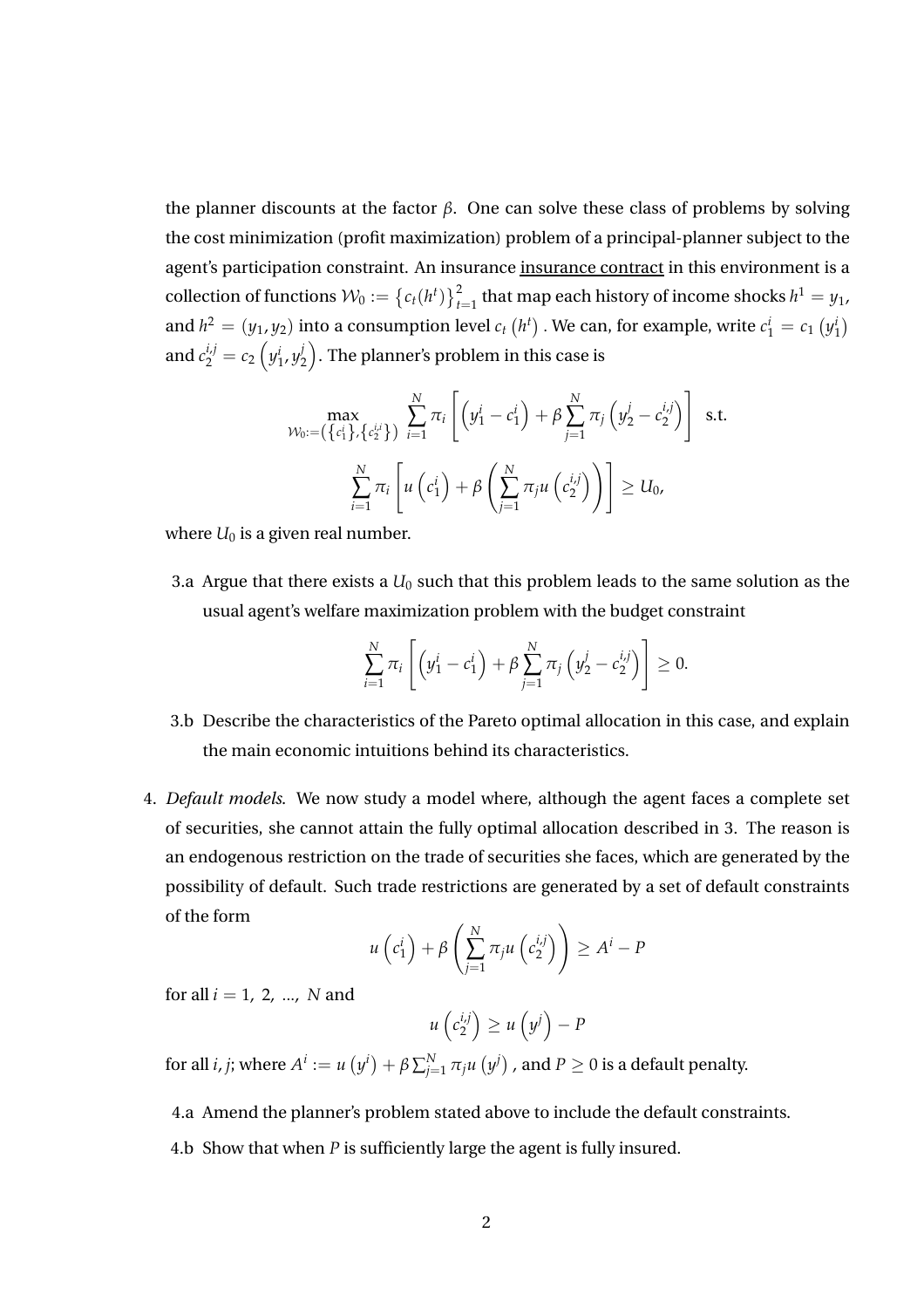4.c Assume now, that the planner has limited commitment as well, with default value zero. To the previous problem, we hence add the default constraints:

for all 
$$
i: y_1^i - c_1^i + \beta \sum_{j=1}^N \pi_j (y_2^j - c_2^{i,j}) \ge 0
$$
; and for all  $i, j: y^i - c^{i,j} \ge 0$ .

Show that when  $P = 0$  the only feasible contract coincides with that of autarchy.

6. *Recursive formulation: a heuristic derivation.* As we will see in detail during the lectures, the optimal default problem can be written in recursive form as follows. For any given level of welfare  $U_0$  to be delivered to the agent in period zero, we have

$$
V_2\left(U_0\right) = \max_{\{c^i, U^i\}_{i=1}^N} \sum_{i=1}^N \pi_i \left[ \left( y^i - c^i \right) + \beta V_1(U^i) \right] \text{ s.t.}
$$

s.t.

$$
u\left(c^{i}\right)+\beta U^{i}\geq A^{i}-P,
$$

for all *i* = 1, 2, ..., *N* and

$$
\sum_{i=1}^N \pi_i \left[ u \left( c^i \right) + \beta U^i \right] \geq U_0.
$$

Where for all continuation utility values  $U^i$  at the beginning of the last period, we have

$$
V_1(U^i) = \max_{\{c^j\}_{j=1}^N} \sum_{j=1}^N \pi_j \left(y^j - c^j\right)
$$
  
s.t. for  $j = 1, 2, ..., N$ :  
and  

$$
\sum_{j=1}^N \pi_j u \left(c_1^j\right) \ge U^i.
$$
 (λ<sup>i</sup>)

In the recursive formulation, for any given level of promised utility *U*0, at period zero the planner chooses consumption levels  $c_1^i$  and promises future utilities  $U_1^i$  for  $i = 1, 2, ..., N$ . For the future, the planner is not choosing complicated objects such a continuation contracts any more, he is choosing the numbers *U<sup>i</sup>* . Moreover, the planner knows exactly how to evaluate each  $U^i$ :  $V_1(U^i)$  is the value of a relatively simple constrained maximization problem. The last constraint (with associated multiplier  $\lambda^i$ ) is called the 'promise-keeping' constraint, and it requires the contract to deliver the promised level of utility  $U_1^i$  to the agent. It plays the role of the *law of motion* for the state variable *U*.

6.a Derive the properties of the consumption allocation in this case. [Hint: Guess first for which states the default constraints binds with positive associated multiplier.]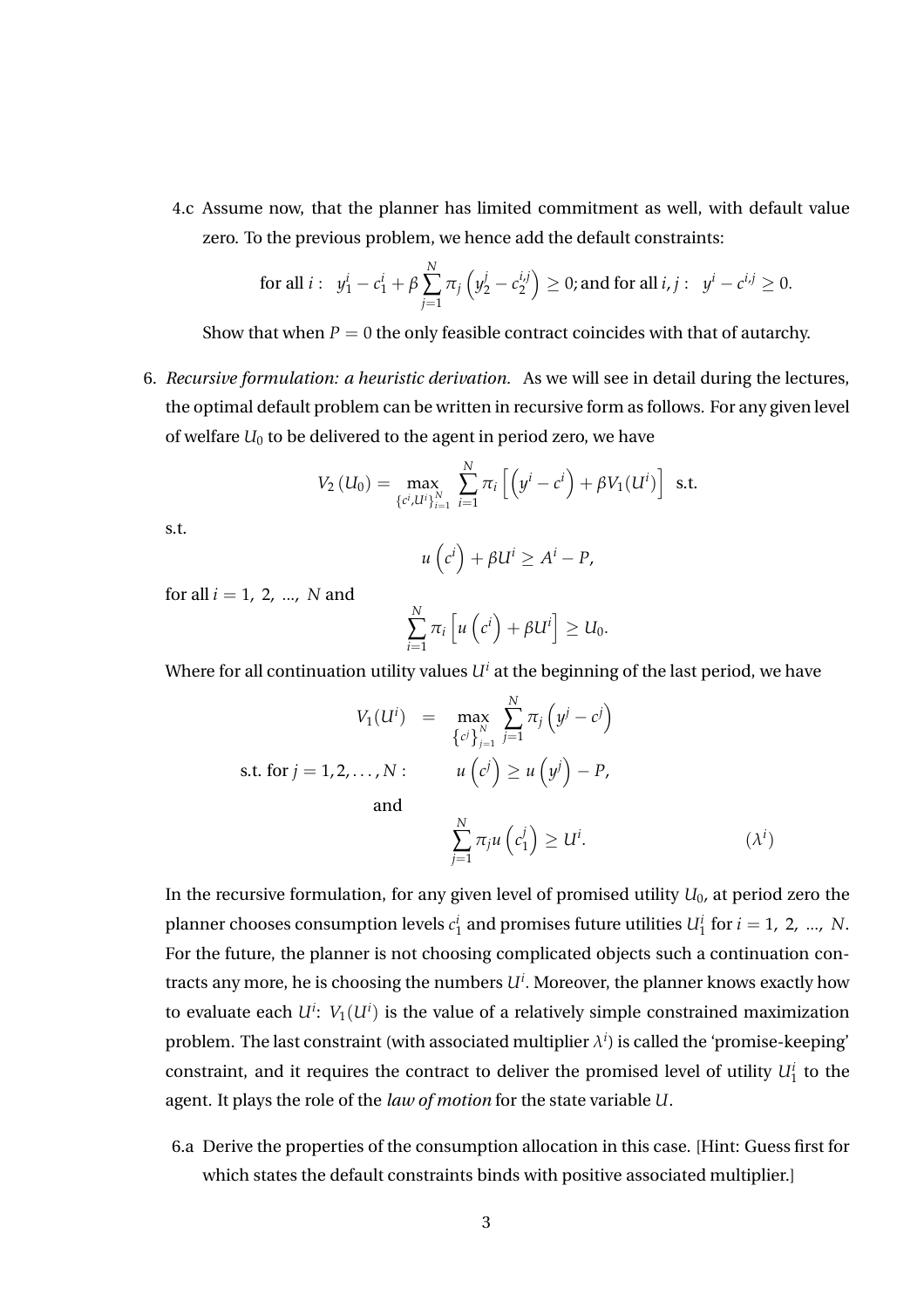- 6.b Notice that the difference  $a^{ij} := c_2^{ij} y^j$  can be see as the quantity of Arrow securities the agent has to deliver in period 2, state *ij*. Argue that the optimal insurance contract can be seen as situation where the agent face a full set of securities but her trades are constrained so that she does not get indebted 'too much'. That is, she faces *liquidity* constraints. [Hint: Have a look at Kehoe and Levine (*Econometrica* , 2001)]
- 7. *The infinite horizon.* One of the key advantages of the recursive formulation is that the complexity of the problem does not change as we increase the time horizon. For example, in an infinite horizon environment, a contract is a very complicated object:  $W_0 =$  $\{c_t(h^t)\}_{t=1}^{\infty}$ . It is a huge collection of functions mapping histories of income shocks  $h^t$  =  $(y_1, \ldots, y_t)$  into consumption levels  $c_t$ .

The recursive formulation is however very similar to that described above for the two period model. When the time horizon is infinite, the value function  $V = V_{\infty}$  becomes time invariant, and solves the following functional equation:

$$
V\left(U\right) = \max_{\left\{c^i, U^i\right\}_{i=1}^N} \sum_{i=1}^N \pi_i \left[ \left( y^i - c^i \right) + \beta V(U^i) \right]
$$

s.t.: for *i* = 1, 2, ..., *N*

$$
u\left(c^{i}\right) + \beta U^{i} \ge A^{i} - P, \qquad (\pi_{i}\mu_{i})
$$

and

$$
\sum_{i=1}^{N} \pi_i \left[ u \left( c^i \right) + \beta U^i \right] \geq U. \quad (\lambda)
$$

where the autarchy value can be written as  $A^i = u(y^i) + \beta A$  with  $A = \sum_i \pi_i A^i$ . [Check it!].

- 7.a Argue that *V* is a concave function [Hint: By the change in variable  $z^i = u(c^i)$  one obtains a concave objective function (in  $z^i$  and  $U^i$ ) with linear constraints. Now use the argument of Theorem 4.8 in Stokey, Lucas and Prescott (1989). If you assume  $u^{-1}$ is bounded you can make the argument rigorous.]
- 7.b Show that the envelope and first order conditions are

$$
-V'(U) = \lambda
$$
  

$$
-V'\left(U^{i}\right) = \lambda + \mu^{i} = \frac{1}{u'\left(c^{i}\right)}
$$

7.c Show that if  $\mu_i > 0$  then  $\mu_{i+1} > 0$ . Hence, for all *U* we would have a set of indexes where for all for all  $i \leq \underline{i}(U)$   $\lambda = \frac{1}{u'(c^i)} = \frac{1}{u'(c)}$ , and  $V'\left(U\right) = V'\left(U^i\right)$  (hence  $U^i = U$ ).